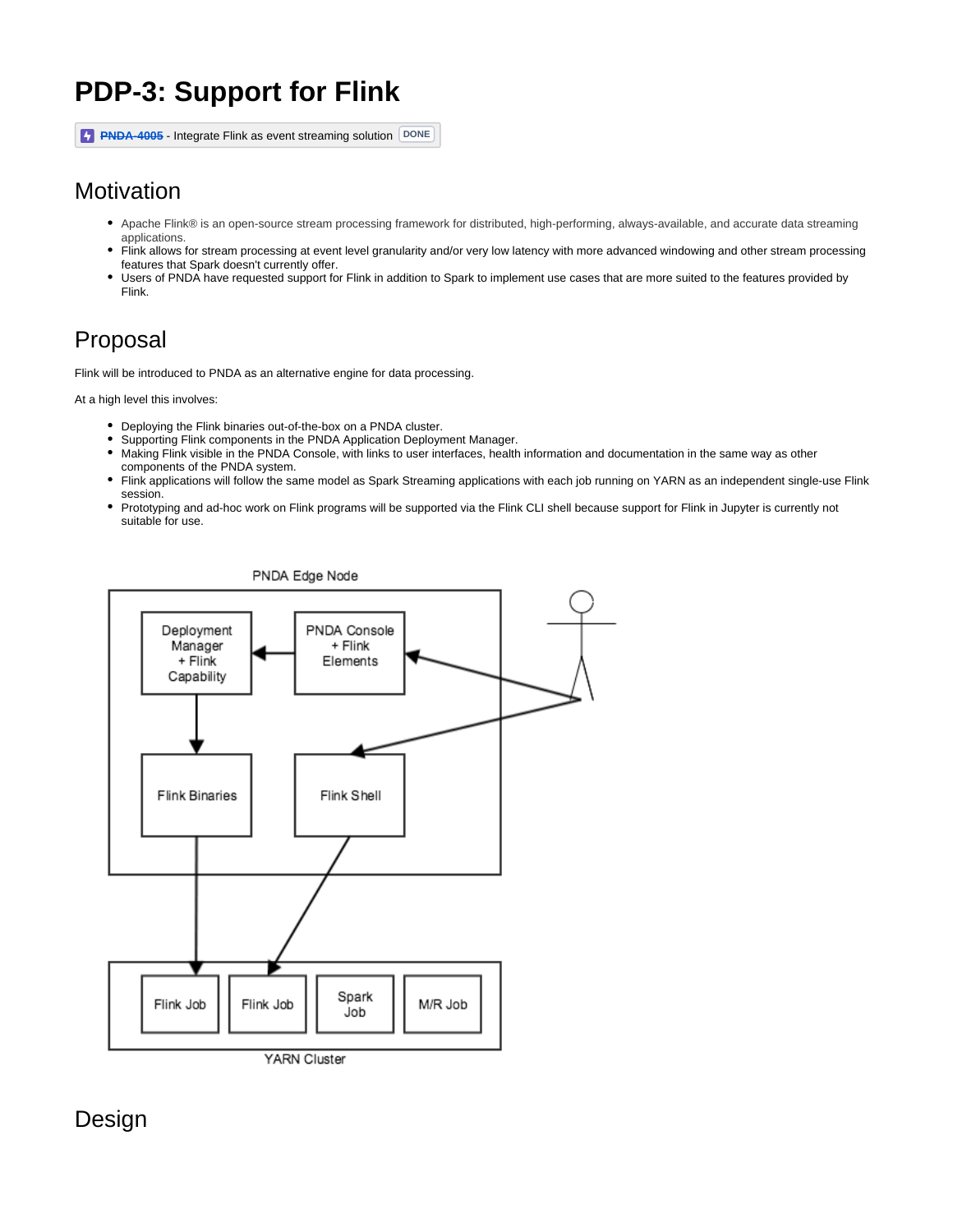The following section discusses the changes required to each PNDA component.

## Flink YARN Mode

Flink jobs will be submitted as single jobs with no need to have a Flink cluster. More details of Flink YARN integration are [here](https://wiki.pnda.io/pages/viewpage.action?pageId=327779)

### PNDA Mirror

Flink resources and any other dependencies will be hosted on the PNDA mirror. The mirror build script will need to include these in the appropriate mirror section.

## Flink Components in PNDA

A Flink history server will be run on one of the PNDA manager nodes.

Flink client libraries will be installed on all nodes with a hadoop EDGE role.

## Deployment Manager

Support will be added for deploying Flink components in application packages.

A Flink component plugin will be created that will run Flink applications in the same way as the Spark Streaming plugin currently does. A supervisor will be set up on the PNDA edge node that will call the Flink CLI to submit the job.

We will not include support for Flink in the Deployment manager application information service as this is currently under review, and the implementation is likely to change.

## Platform tests

A health metric will be generated for Flink "hadoop.flink.health" which will show the health status of the Flink history server.

The presence of a running, healthy History Server will be verified by calling API "/joboverview" on the history server.

Flink application metrics will be gathered as described [here](https://wiki.pnda.io/pages/viewpage.action?pageId=327771) and in the post [http://mnxfst.tumblr.com/post/136539620407/receiving-metrics-from-apache](http://mnxfst.tumblr.com/post/136539620407/receiving-metrics-from-apache-flink-applications)[flink-applications](http://mnxfst.tumblr.com/post/136539620407/receiving-metrics-from-apache-flink-applications) and associated with the relevent application and component by prefixing with "application.kpi.<applicaton-name>.<component-name>".

Candidate metrics: <https://github.com/apache/flink/tree/master/flink-metrics>

### **Console**

The PNDA console dashboard page will be modified to include add Flink blocks under both Stream & Batch sections.

The Flink block will link to the history server UI.

The Flink block will link to a help pop-up with include help text and a link to the Flink documentation.

## Logging

The Flink history server log will be aggregated by the PNDA logshipper.

Flink application logs will be aggregated by the PNDA logshipper by configuring the logshipper to collect logs from the YARN container folder on each node manager. To match spark streaming, this will gather the stdout and stderr logs and a flink specific log called flink.log that the user can configure their application to write to if they want to.

## Platform libraries

A utility library will be provided that offers scala functions for reading the PNDA master dataset into Flink objects/streams.

Any Kafka and Avro libraries required to read/write to Kafka from Flink will be supplied as part of PNDA.

### **Jupyter**

Prototyping and exploration using Flink with Jupyter shows that the support which is there right now is not good enough. We will monitor this and include support when it is fit-for-purpose.

More details and open issues of Jupyter integration with Flink are [here](https://wiki.pnda.io/pages/viewpage.action?pageId=327787)